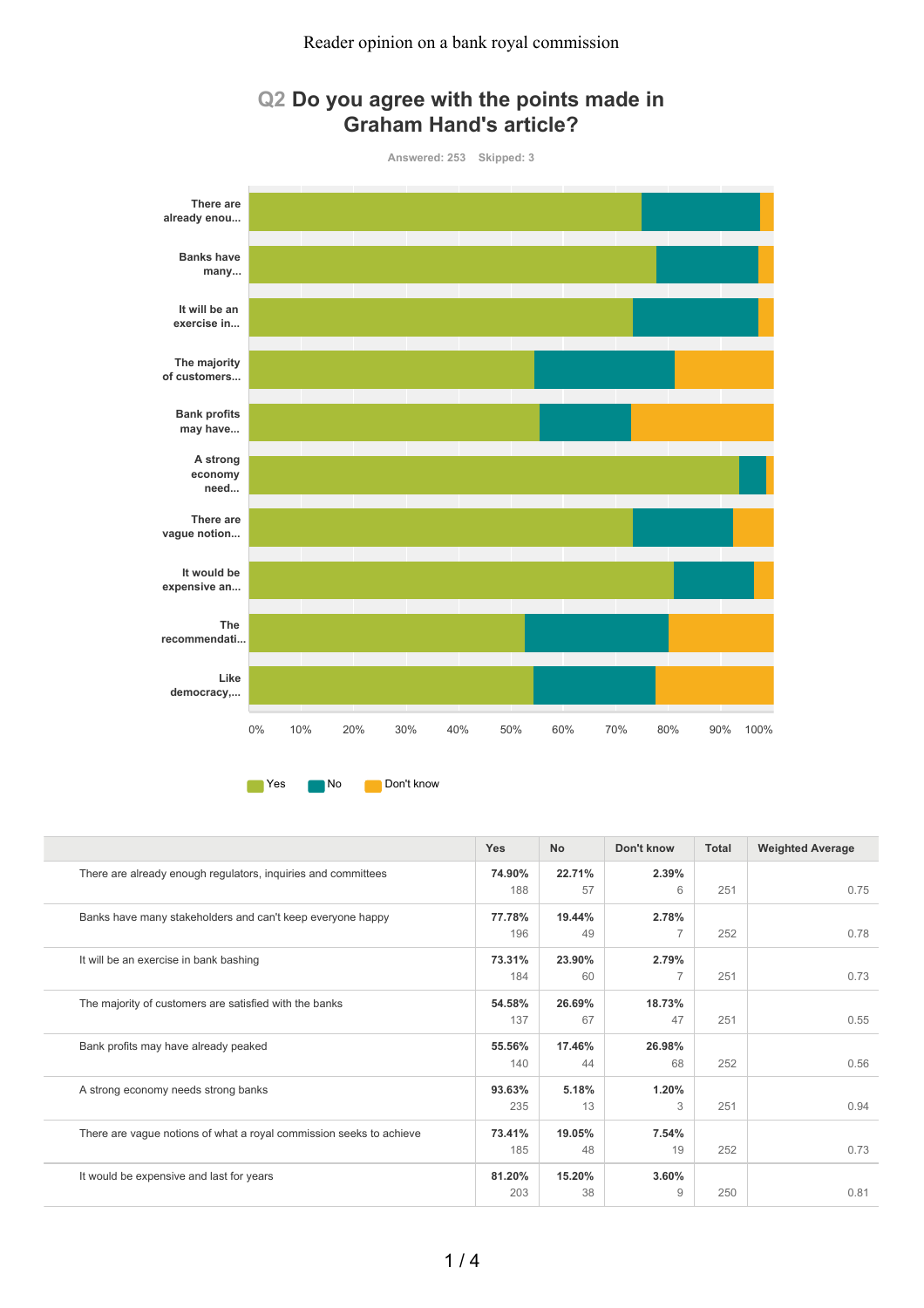## Reader opinion on a bank royal commission

| The recommendations may be bad for economic growth | 52.78% | 27.38% | 19.84% |     |      |
|----------------------------------------------------|--------|--------|--------|-----|------|
|                                                    | 133    | 69     | 50     | 252 | 0.53 |
| Like democracy, what's the better alternative?     | 54.29% | 23.27% | 22.45% |     |      |
|                                                    | 133    | 57     | 55     | 245 | 0.54 |

 $\overline{a}$ 

| #  | Please add any comment on these points                                                                                                                                                                                                                                                                                                                                                                                                                                                                                                                                                                                                                                                                                                                                                                                                                                                                                                                                                                                                                                                                                                                                                                                                                                                                                                                                                                                                                                  | Date               |
|----|-------------------------------------------------------------------------------------------------------------------------------------------------------------------------------------------------------------------------------------------------------------------------------------------------------------------------------------------------------------------------------------------------------------------------------------------------------------------------------------------------------------------------------------------------------------------------------------------------------------------------------------------------------------------------------------------------------------------------------------------------------------------------------------------------------------------------------------------------------------------------------------------------------------------------------------------------------------------------------------------------------------------------------------------------------------------------------------------------------------------------------------------------------------------------------------------------------------------------------------------------------------------------------------------------------------------------------------------------------------------------------------------------------------------------------------------------------------------------|--------------------|
| 1  | Banks do favour shareholders but so do most industries                                                                                                                                                                                                                                                                                                                                                                                                                                                                                                                                                                                                                                                                                                                                                                                                                                                                                                                                                                                                                                                                                                                                                                                                                                                                                                                                                                                                                  | 8/30/2016 9:34 AM  |
| 2  | Banks are there to serve their customers and need to be honest decent and accountable. A strong economy needs<br>strong businesses and families being treated fairly                                                                                                                                                                                                                                                                                                                                                                                                                                                                                                                                                                                                                                                                                                                                                                                                                                                                                                                                                                                                                                                                                                                                                                                                                                                                                                    | 8/30/2016 9:33 AM  |
| 3  | Public opinion should prevail - banks have numerous cases to answer & should face the consequences. Why<br>should the public tolerate being continually ripped off by these banks.                                                                                                                                                                                                                                                                                                                                                                                                                                                                                                                                                                                                                                                                                                                                                                                                                                                                                                                                                                                                                                                                                                                                                                                                                                                                                      | 8/28/2016 7:59 PM  |
| 4  | Banks need to be ethical and profit and returns should not come at the expense of people being badly served.<br>Many of the points made by Hand are not relevant - from the top down (1) ethical issues have not been addressed<br>by current regulators (2) it isn't about keeping people happy - it's about holding financial people and institutions<br>accountable so that trust can be restored (3) holding anyone who does not exhibit moral and principled behaviour<br>in financial affairs to account (4) don't agree that public is satisfied with behaviour of banks - and here I would'nt<br>focus on the interest rate setting issues (5) irrelevant to the issues of unethical behaviour (6) self evident, but<br>continuation of unethical behaviour will undermine banks - and society - and neither will be strong (6) not in my<br>view - but I agree that lots of confused issues will be raised - hence the need for clear terms of reference and a<br>clear thinking Commissioner(7) if it saves us from a future CGC or a Trump, it will be cheep at twice the price ant<br>time (8) shouldn't prejudge the outcome. If the changes resulting increase confidence in banks and financial<br>institutions it will increase financial growth. (9) the better alternative would have been for some CBA bankers - right<br>thro the authority chain- to have been prosecuted along with some who developed and sold dodgy life insurance<br>products. | 8/28/2016 9:30 AM  |
| 5  | where do i find Hand's article                                                                                                                                                                                                                                                                                                                                                                                                                                                                                                                                                                                                                                                                                                                                                                                                                                                                                                                                                                                                                                                                                                                                                                                                                                                                                                                                                                                                                                          | 8/27/2016 1:15 PM  |
| 6  | Banks need a huge shake up. They are ripping off their customers with their many excessive fees.                                                                                                                                                                                                                                                                                                                                                                                                                                                                                                                                                                                                                                                                                                                                                                                                                                                                                                                                                                                                                                                                                                                                                                                                                                                                                                                                                                        | 8/27/2016 3:34 AM  |
| 7  | In relation to their size, the profits of the big 4 banks is far from excessive                                                                                                                                                                                                                                                                                                                                                                                                                                                                                                                                                                                                                                                                                                                                                                                                                                                                                                                                                                                                                                                                                                                                                                                                                                                                                                                                                                                         | 8/26/2016 5:26 PM  |
| 8  | Those questions are geared to pro bank terms, it is not about the banks, its the regulators!                                                                                                                                                                                                                                                                                                                                                                                                                                                                                                                                                                                                                                                                                                                                                                                                                                                                                                                                                                                                                                                                                                                                                                                                                                                                                                                                                                            | 8/26/2016 4:34 PM  |
| 9  | already had an extensive financial enguiry, study it and what needs to be implemented from it                                                                                                                                                                                                                                                                                                                                                                                                                                                                                                                                                                                                                                                                                                                                                                                                                                                                                                                                                                                                                                                                                                                                                                                                                                                                                                                                                                           | 8/26/2016 2:35 PM  |
| 10 | How expensive compared to \$160M for a plebiscite not needed?                                                                                                                                                                                                                                                                                                                                                                                                                                                                                                                                                                                                                                                                                                                                                                                                                                                                                                                                                                                                                                                                                                                                                                                                                                                                                                                                                                                                           | 8/26/2016 11:23 AM |
| 11 | The "vague notions" aspect can be addressed, and is no reason not to proceed. Unfortunately a royal commission<br>is likely to be costly, but then so are many things (politcians, healthcare for example). This is not sufficient reason<br>not to proceed. Unsurprisingly most of the arguments I hear against a commission come from those with significant<br>holdings of bank shares.                                                                                                                                                                                                                                                                                                                                                                                                                                                                                                                                                                                                                                                                                                                                                                                                                                                                                                                                                                                                                                                                              | 8/26/2016 9:07 AM  |
| 12 | We escaped recession after the GFC (more accurately described as a North Atlantic Banking Crisis) because we<br>had strong, well-regulated profitable banks, not because Kevin Rudd urinated billions of dollars of hard<br>accumulated taxpayers' dollars up against a wall                                                                                                                                                                                                                                                                                                                                                                                                                                                                                                                                                                                                                                                                                                                                                                                                                                                                                                                                                                                                                                                                                                                                                                                            | 8/26/2016 7:07 AM  |
| 13 | I wonder if the banks have had their employees or others flood the 'don't support' vote?                                                                                                                                                                                                                                                                                                                                                                                                                                                                                                                                                                                                                                                                                                                                                                                                                                                                                                                                                                                                                                                                                                                                                                                                                                                                                                                                                                                | 8/25/2016 9:58 PM  |
| 14 | This is a trust issue. The banks have misused this trust and in some instances have not acted in good faith with<br>customers, particularly in financial advice and insurance.                                                                                                                                                                                                                                                                                                                                                                                                                                                                                                                                                                                                                                                                                                                                                                                                                                                                                                                                                                                                                                                                                                                                                                                                                                                                                          | 8/25/2016 9:10 PM  |
| 15 | Media negative on banks fuel suppliers and coles and woolies and the fast food chins. Always one sided argument                                                                                                                                                                                                                                                                                                                                                                                                                                                                                                                                                                                                                                                                                                                                                                                                                                                                                                                                                                                                                                                                                                                                                                                                                                                                                                                                                         | 8/25/2016 9:02 PM  |
| 16 | 1 Regulators obviously aren't doing their job.2 it will only be an exercise in bank bashing if the wrong people are<br>appointed to lead the enquiry with poorly worded terms of Reference.3. With the right people running the enquiry it<br>will only last for a long time if they turn up plenty of evidence of wrong doing. Cost should not be a factor if the<br>investigators uncover wrong doing.4. we shouldn't be afraid of the truth irrespective of the impact on the economy.                                                                                                                                                                                                                                                                                                                                                                                                                                                                                                                                                                                                                                                                                                                                                                                                                                                                                                                                                                               | 8/25/2016 8:09 PM  |
| 17 | Is the labor call for a royal commission a blind for the reinstatement of the building watchdog? (ABCCC)                                                                                                                                                                                                                                                                                                                                                                                                                                                                                                                                                                                                                                                                                                                                                                                                                                                                                                                                                                                                                                                                                                                                                                                                                                                                                                                                                                | 8/25/2016 7:26 PM  |
| 18 | Don't understand last question                                                                                                                                                                                                                                                                                                                                                                                                                                                                                                                                                                                                                                                                                                                                                                                                                                                                                                                                                                                                                                                                                                                                                                                                                                                                                                                                                                                                                                          | 8/25/2016 6:55 PM  |
| 19 | They cover the ground well.                                                                                                                                                                                                                                                                                                                                                                                                                                                                                                                                                                                                                                                                                                                                                                                                                                                                                                                                                                                                                                                                                                                                                                                                                                                                                                                                                                                                                                             | 8/25/2016 6:46 PM  |
| 20 | Beef up ACCC                                                                                                                                                                                                                                                                                                                                                                                                                                                                                                                                                                                                                                                                                                                                                                                                                                                                                                                                                                                                                                                                                                                                                                                                                                                                                                                                                                                                                                                            | 8/25/2016 5:51 PM  |
| 21 | More important economic issues need addressing                                                                                                                                                                                                                                                                                                                                                                                                                                                                                                                                                                                                                                                                                                                                                                                                                                                                                                                                                                                                                                                                                                                                                                                                                                                                                                                                                                                                                          | 8/25/2016 5:06 PM  |
| 22 | My concern is that it is a blatant attempt to strengthen the industry funds at the expense of retail funds and then<br>eventually SMSFs                                                                                                                                                                                                                                                                                                                                                                                                                                                                                                                                                                                                                                                                                                                                                                                                                                                                                                                                                                                                                                                                                                                                                                                                                                                                                                                                 | 8/25/2016 4:48 PM  |
| 23 | NO MORE STORM FINANCIAL, NO MORE COMMINSURE, NO MORE LIBOR RORTS,                                                                                                                                                                                                                                                                                                                                                                                                                                                                                                                                                                                                                                                                                                                                                                                                                                                                                                                                                                                                                                                                                                                                                                                                                                                                                                                                                                                                       | 8/25/2016 4:43 PM  |
|    |                                                                                                                                                                                                                                                                                                                                                                                                                                                                                                                                                                                                                                                                                                                                                                                                                                                                                                                                                                                                                                                                                                                                                                                                                                                                                                                                                                                                                                                                         |                    |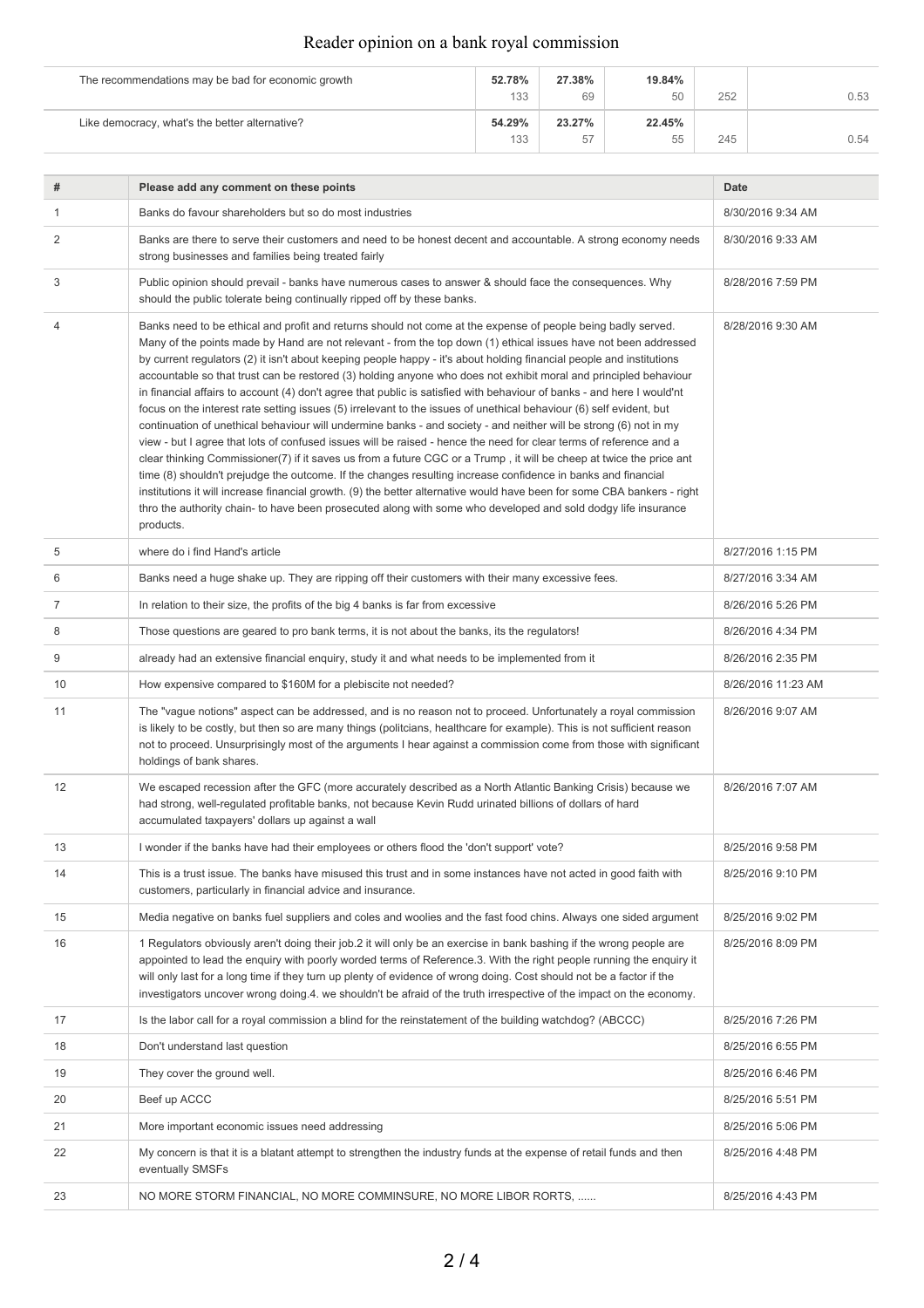## Reader opinion on a bank royal commission

| 24 | If one considers the cost of untold inquiries that do nothing more than continue to allow banks to be ripoff<br>merchants then the cost of a Royal Commission to force banks to clean up their act in peanuts in comparison                                                                                                                                                                                                                                                                                                                                                                                                                                                                                                                                                                                                                            | 8/24/2016 1:28 PM  |
|----|--------------------------------------------------------------------------------------------------------------------------------------------------------------------------------------------------------------------------------------------------------------------------------------------------------------------------------------------------------------------------------------------------------------------------------------------------------------------------------------------------------------------------------------------------------------------------------------------------------------------------------------------------------------------------------------------------------------------------------------------------------------------------------------------------------------------------------------------------------|--------------------|
| 25 | Unfortunately ALL the regulators etc are tarred with the same brush as the banks - they come from the same<br>culture which means that little real regulation really occurs. The bank culture requires an investigation (but not a<br>useless Royal commission - we do not have many smart politicians in Australia). High level bank executive<br>exorbitant salaries and particularly bonuses create the wrong culture throughout the organisations. This is where<br>the changes must occur to reduce fraudulent behaviour. How about legislating for minimum bank fines of at least a<br>billion dollars and automatic jail terms of 10 years or more for top executives should fraud or coercion be found<br>ANYWHERE within their bank. That accountability would change a lot of behaviour which would then lead to overall<br>cultural change. | 8/24/2016 12:54 PM |
| 26 | I thjink the "vague notions of what a royal commission might achieve" is the most important point.                                                                                                                                                                                                                                                                                                                                                                                                                                                                                                                                                                                                                                                                                                                                                     | 8/23/2016 9:32 AM  |
| 27 | With an appropriately scoped Royal Commission, that both political parties can agree to, this could be ideal to help<br>redefine where Banks fit in our modern day, ever-changing society. Lest they continue on writing their own rules,<br>printing profits at the cost of the public.                                                                                                                                                                                                                                                                                                                                                                                                                                                                                                                                                               | 8/22/2016 2:03 PM  |
| 28 | A royal commission could be positive for the economy and confidence in that it clears the decks, those that should<br>'pay' do pay. It will be better for consumer condifence and the market                                                                                                                                                                                                                                                                                                                                                                                                                                                                                                                                                                                                                                                           | 8/22/2016 12:43 PM |
| 29 | Sensationalist reporting of perceived shortcomings would have a very negative affect on the economy generally                                                                                                                                                                                                                                                                                                                                                                                                                                                                                                                                                                                                                                                                                                                                          | 8/21/2016 1:14 PM  |
| 30 | The tiny minority affected by bad decisions of the banks can already be dealt with in the current system. More<br>regulation would stifle business, involve politicians and public servants with no idea of banking and risk the<br>essential profitabilty of our banks. Do we really want a banking system like Europe's? There are also many more<br>depositers than borrowers. Media releases and debate should take up this point.                                                                                                                                                                                                                                                                                                                                                                                                                 | 8/20/2016 9:35 PM  |
| 31 | "Like democracy, what's the better alternative?" Pretty flipant argument to use to support the "nay" side.                                                                                                                                                                                                                                                                                                                                                                                                                                                                                                                                                                                                                                                                                                                                             | 8/20/2016 4:38 PM  |
| 32 | We need strong banks which is exactly why we need a royal commission                                                                                                                                                                                                                                                                                                                                                                                                                                                                                                                                                                                                                                                                                                                                                                                   | 8/20/2016 3:08 PM  |
| 33 | The Babylonian Fractional Reserve System is corrupt, requires the fraudulent "economic cycle" & usurpation of<br>govt. power to create money. The banking system should NOT be foreign-owned by outlaw interests such as<br>Rothschild-Rockefeller                                                                                                                                                                                                                                                                                                                                                                                                                                                                                                                                                                                                     | 8/20/2016 2:04 PM  |
| 34 | the continued drop in official rates seems to inhibit consumer spending. An increase in deposit interest rates should<br>have been seen as a poitive for the economy. There are two sides to each transaction                                                                                                                                                                                                                                                                                                                                                                                                                                                                                                                                                                                                                                          | 8/20/2016 11:56 AM |
| 35 | The media create panic to sell papers and Politicians like to point the finger so as to direct attention away from their<br>own rorts.                                                                                                                                                                                                                                                                                                                                                                                                                                                                                                                                                                                                                                                                                                                 | 8/19/2016 6:48 PM  |
| 36 | Since banks are so essential to the economy, and are the recipients of implied government support in times of<br>crisis, they occupy a privileged position. They need to function in a transparent, accountable and ethical manner<br>and this will provide far better support for the economy.                                                                                                                                                                                                                                                                                                                                                                                                                                                                                                                                                        | 8/19/2016 6:37 PM  |
| 37 | While it looks like I am agreeing with Graham's points I do have qualifiers about each point. 1.Are regulators<br>looking at right issues? 2. Every company has the same set of stakeholders, banks are not special in this regard. 6.<br>Our banks are strong, but they could be better with an improved culture. 7. Every royal commission needs quite a<br>well defined terms of reference. 8. Placing a time horizon and prioritising the issues to be addressed can manage<br>theses aspects.                                                                                                                                                                                                                                                                                                                                                     | 8/19/2016 5:04 PM  |
| 38 | We have strong banks. Itrems 3,6,7,8,10 are populist platitudes.                                                                                                                                                                                                                                                                                                                                                                                                                                                                                                                                                                                                                                                                                                                                                                                       | 8/19/2016 4:28 PM  |
| 39 | most customers satisfied yes, but the harm to minority is severe eg vertical integration of financial advice                                                                                                                                                                                                                                                                                                                                                                                                                                                                                                                                                                                                                                                                                                                                           | 8/19/2016 2:02 PM  |
| 40 | Agree                                                                                                                                                                                                                                                                                                                                                                                                                                                                                                                                                                                                                                                                                                                                                                                                                                                  | 8/19/2016 12:50 PM |
| 41 | I agree bank profits have peeked                                                                                                                                                                                                                                                                                                                                                                                                                                                                                                                                                                                                                                                                                                                                                                                                                       | 8/19/2016 12:27 PM |
| 42 | Nothing has been said about eliminating unethical behaviour which was the original reason for proposing a Royal<br>Commission.                                                                                                                                                                                                                                                                                                                                                                                                                                                                                                                                                                                                                                                                                                                         | 8/19/2016 11:58 AM |
| 43 | I also note that I am constantly irritated by the chutzpah shown by Macquarie, Suncorp, St George and prob BOQ,<br>when each would have gone broke in 2008 but GovGtee. Their mgt is oblivious to the debt they owe the nation                                                                                                                                                                                                                                                                                                                                                                                                                                                                                                                                                                                                                         | 8/19/2016 11:34 AM |
| 44 | Most of the points I agree with are actually reasons FOR a royal commission. It should strengthen the banks.                                                                                                                                                                                                                                                                                                                                                                                                                                                                                                                                                                                                                                                                                                                                           | 8/19/2016 10:51 AM |
| 45 | There are enough regulators and inquiries already but they do not effectively regulate and the results of the<br>inquiries are ignored                                                                                                                                                                                                                                                                                                                                                                                                                                                                                                                                                                                                                                                                                                                 | 8/19/2016 10:38 AM |
| 46 | What are you investigating and what is the objective other than to satisfy whingers? Surely we have enough<br>regulators already. If they are not doing thir job stop paying them.                                                                                                                                                                                                                                                                                                                                                                                                                                                                                                                                                                                                                                                                     | 8/19/2016 10:14 AM |
| 47 | It is very clear why the public should be aware of the problems with vertical integration in this industry                                                                                                                                                                                                                                                                                                                                                                                                                                                                                                                                                                                                                                                                                                                                             | 8/19/2016 6:28 AM  |